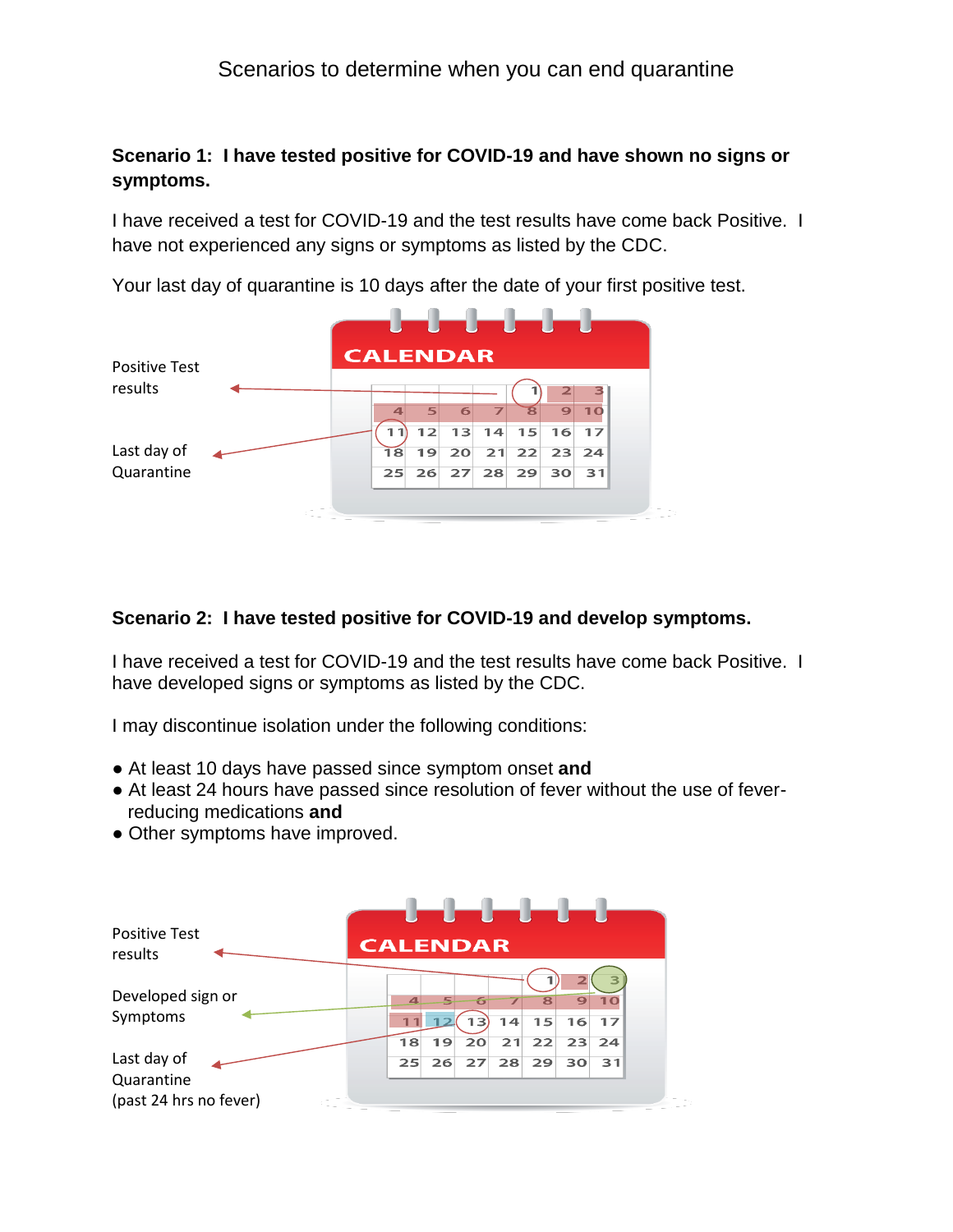### **Scenario 3: Close contact with someone who has COVID-19 – will not have further close contact.**

I will not have further contact or interactions with the person while they are sick (e.g., co-worker, neighbor, or friend).

Your last day of quarantine is 14 days from the date you had close contact.



### **Scenario 4: Under quarantine and had additional close contact with someone who has COVID-19.**

You live with someone who has COVID-19 and started your 14-day quarantine period. You ended up having close contact with the person who is sick during your quarantine. What if another household member gets sick with COVID-19?

You will have to restart your quarantine from the last day you had close contact with anyone in your house who has COVID-19. Any time a new household member gets sick with COVID-19 and you had close contact, you will need to restart your quarantine.